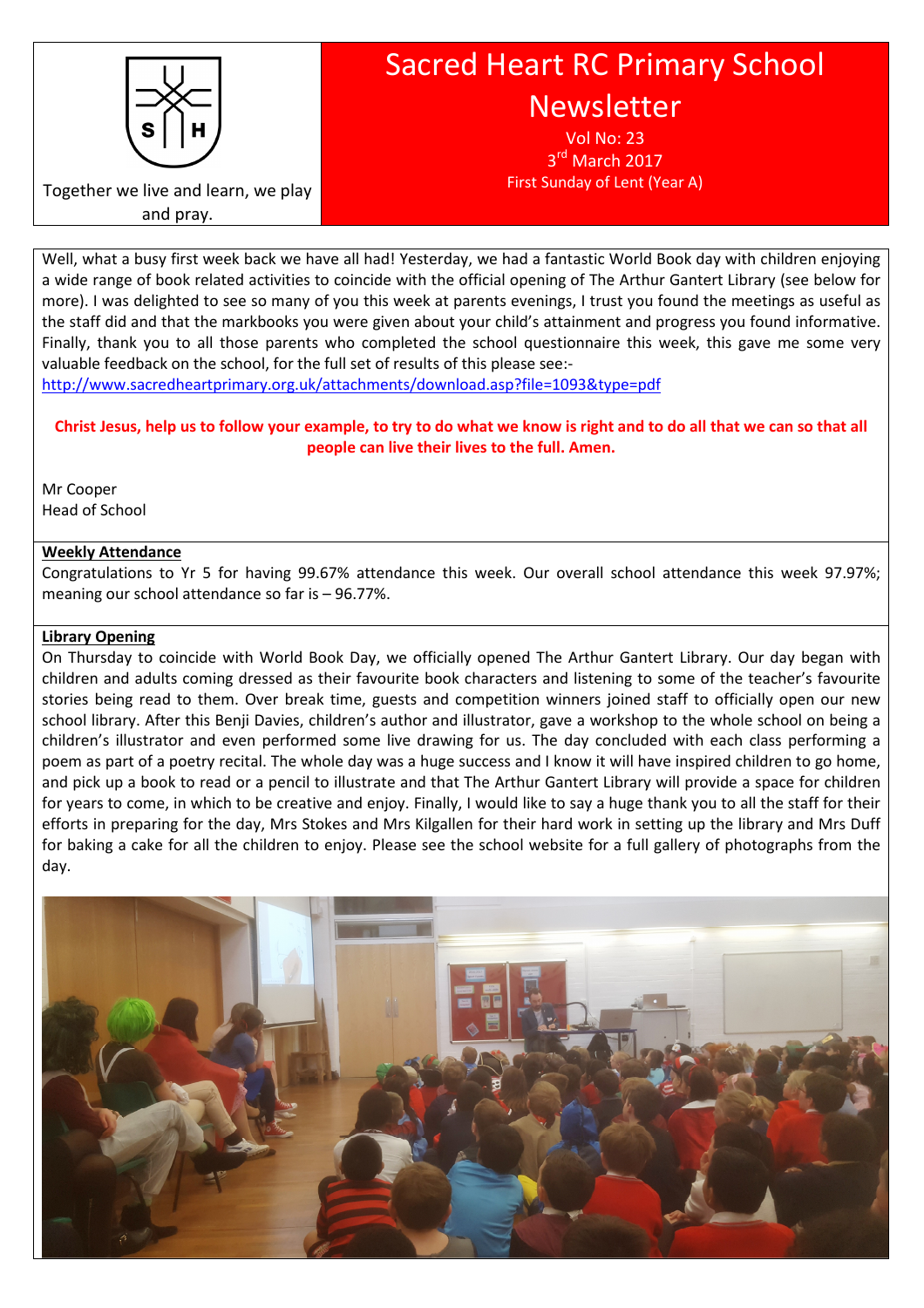## **Lent**

## CAFOD Fast Day 10th March

Next Friday Cafod is asking everyone to think about making "Little fish Big fish" the theme of the Lenten project. Therefore, on Friday the school council will be creating a big sparkly fish with silver and gold coins given by parents as contributions in the morning and the afternoon. To know more about this project and other areas of Cafod please follow this link. www.cafod.org.uk/Education/Primary-schools/Lent

## Lenten activities

For a two week period in Lent each class will be organising Lenten activities, starting on Monday 20<sup>th</sup> March. This will include cake stalls, beat the teacher, obstacle races and much more.

The dates for these are:- Monday 20<sup>th</sup> and 27<sup>th</sup> March – Year 5 and 6 Tuesday  $21^{st}$  and  $28^{th}$  March – Years 3 and 4 Wednesday  $22^{nd}$  and  $29^{th}$  March – Years 1 and 2 Thursday  $23^{rd}$  and  $30^{th}$  March – Reception class

Mr McCrossan

## Pancake

On Monday, Reception went to Sainsbury's to buy ingredients for making pancakes. We took some money, a bag and, most importantly, a shopping list which the children helped to read. We looked around the shop for the items and some children even used the signs above each aisle to match to the words on the list. They enjoyed scanning the barcodes at the till and collecting the change. All the children were fantastically behaved, as usual, and we had some lovely comments from members of the public. Back at school they had lots of fun making and eating their tasty pancakes.





# Possible New Catholic Schools in East Anglia

The Diocese of East Anglia is intending to submit bids for up to eight new Catholic schools across the region. These bids will be submitted in March and if successful, schools could open as early as 2019. Primary schools are being proposed in Cambridgeshire, Peterborough, Thetford and Norwich. A Catholic high school is being proposed in West Cambourne, Cambridgeshire and possibly a sixth form in Norwich. More information about these proposals can be found on the Diocese's website http://rcdea.org.uk/freeschools/ There is also the opportunity to register your interest in these new schools, which will also allow the Diocese to keep you updated on the proposals. It is important that as many people as possible register their interest on the website as this will provide strong evidence to the government of the need for Catholic schools in East Anglia, making the bids more likely to succeed.

#### On behalf of Dolce – our Catering company

Dolce currently have a vacancy for a Lunchtime Server/General Assistant. Full training and uniform supplied and a DBS check will be undertaken by Dolce. Hours are 11.30am – 1.00pm but may be increased. If you are interested in joining the team please call Jane on 07393 014875.

#### We would love your old toys!

As a school striving to achieve the Rights Respecting School Award, our steering group had the idea that with Christmas bringing new toys, you may now have old toys to clear out. We would appreciate donations of old unwanted toys that are still in good form and complete with all parts, which we will sell as part of our Lenten Fundraising activities, supporting CAFOD and UNICEF. Please bring these toys to the school office as soon as you can. We are unable to accept toys that are electrical or soft toys without a CE label. We will send further details of the sale nearer to Lent. RRSA Steering Group